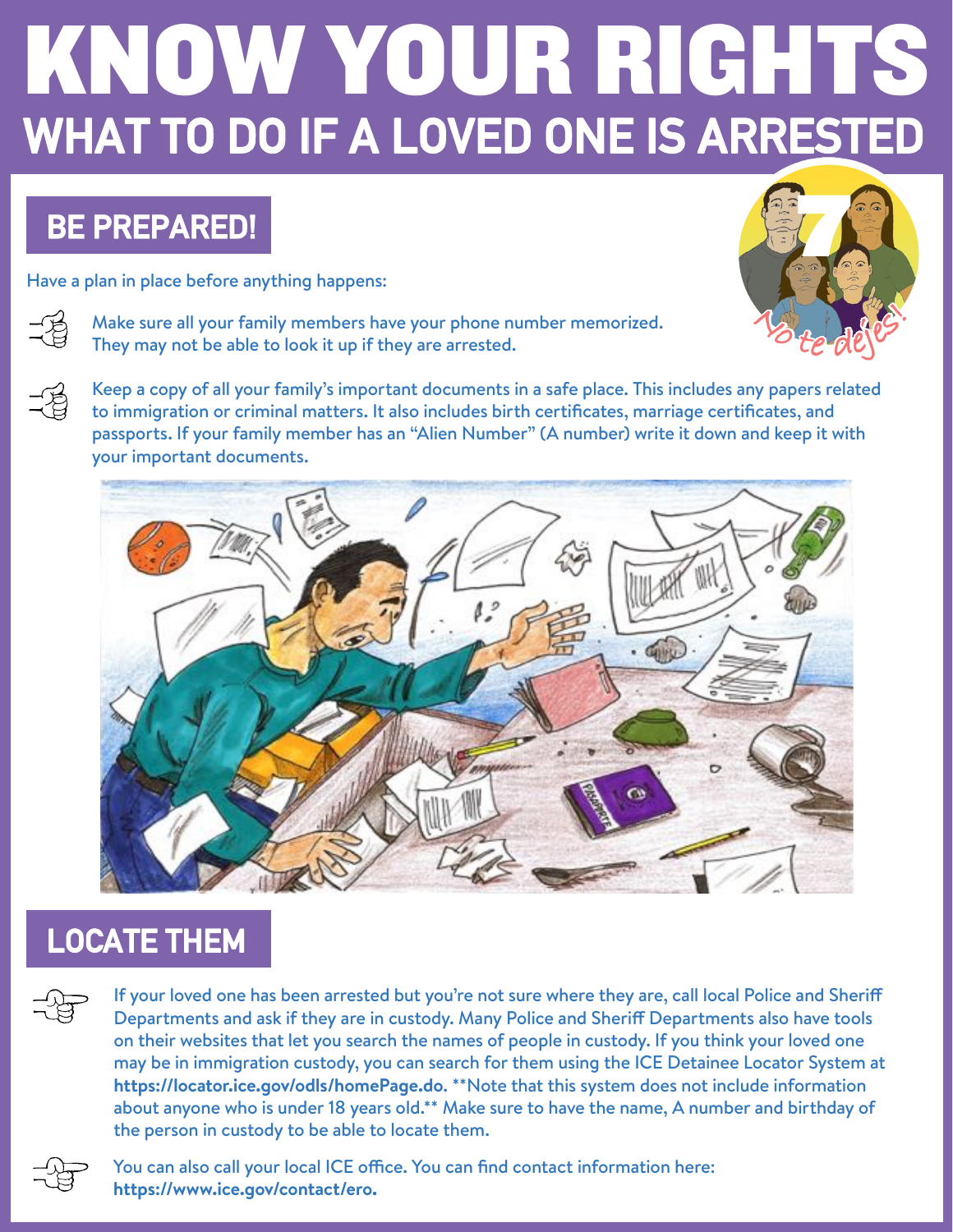#### REMIND THEM OF THEIR RIGHTS



When you're able to talk with your friend or family member, remind them about their rights. Tell them not to sign anything or say anything to law enforcement—including anything about their immigration status or where they were born—without talking to an attorney first.



# HELP THEM FIND A LAWYER



If your loved one is facing criminal charges, a free attorney will be provided for them if they can't afford one. Make sure the attorney knows about your loved one's immigration status! Before making any decisions, ask the attorney how it could afect their immigration status.



#### If your loved one is

facing deportation, they have to either find their own attorney or represent themselves. You should do everything you can to find a good immigration attorney. People with attorneys win their immigration cases much more often than people without attorneys.

Some organizations provide free legal representation in immigration proceedings, but in many cases it is difficult to find free legal assistance and you must pay a private lawyer if you are able to do so.



You should ask trusted people and organizations if they know an attorney they can recommend. A list of free legal services providers is available at **https://www.justice.gov/eoir/list-pro-bono-legal-serviceproviders-map**. This list is incomplete, and the quality of the attorneys on the list is not verified.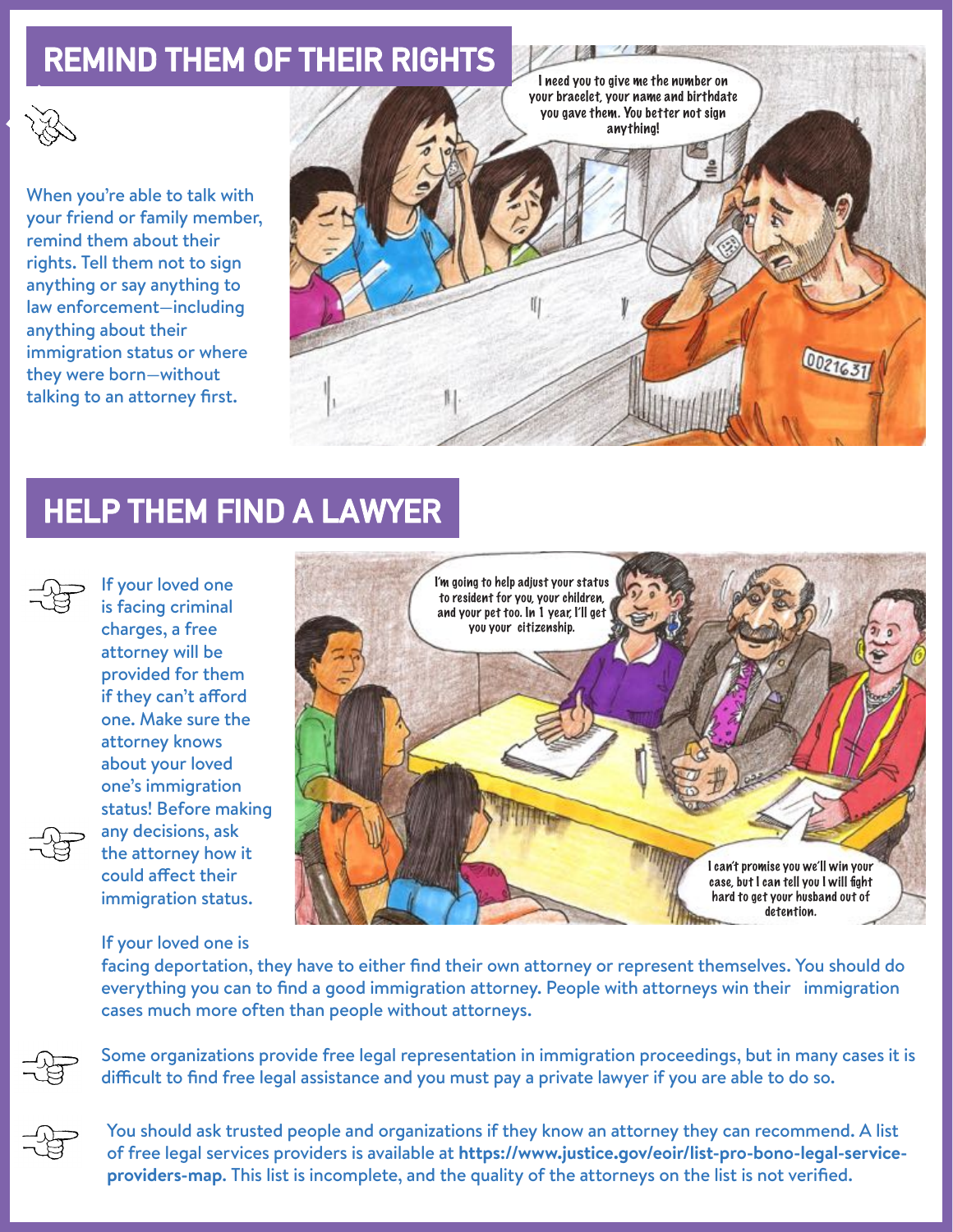

**It is important to have the best legal representation possible. Here are some tips to keep in mind:**

Whenever possible, you should meet with more than one lawyer before you decide who you want to represent your friend or family member.

Before you decide on a lawyer, look them up on your state bar association website to make sure they are licensed and see if any complaints have been filed against them. For example, to find information about a lawyer in California, search for the term "California Bar Association."

When you meet with a lawyer for the first time, ask about their experience. Make sure they have worked on cases like your loved one's before.

 $\frac{1}{2}$ Pay attention to what the lawyer asks you. He or she should review any documents you have about your loved one's criminal and immigration cases and ask you detailed questions before giving any advice about your case.



 $\frac{1}{2}$ 

Ask for a written contract from the attorney before you pay them.

If you can't find an attorney, you can try to help your family member or friend defend themselves. You can find resources to help you on the website of the Florence Project: **https://firrp.org/resources/prose/**